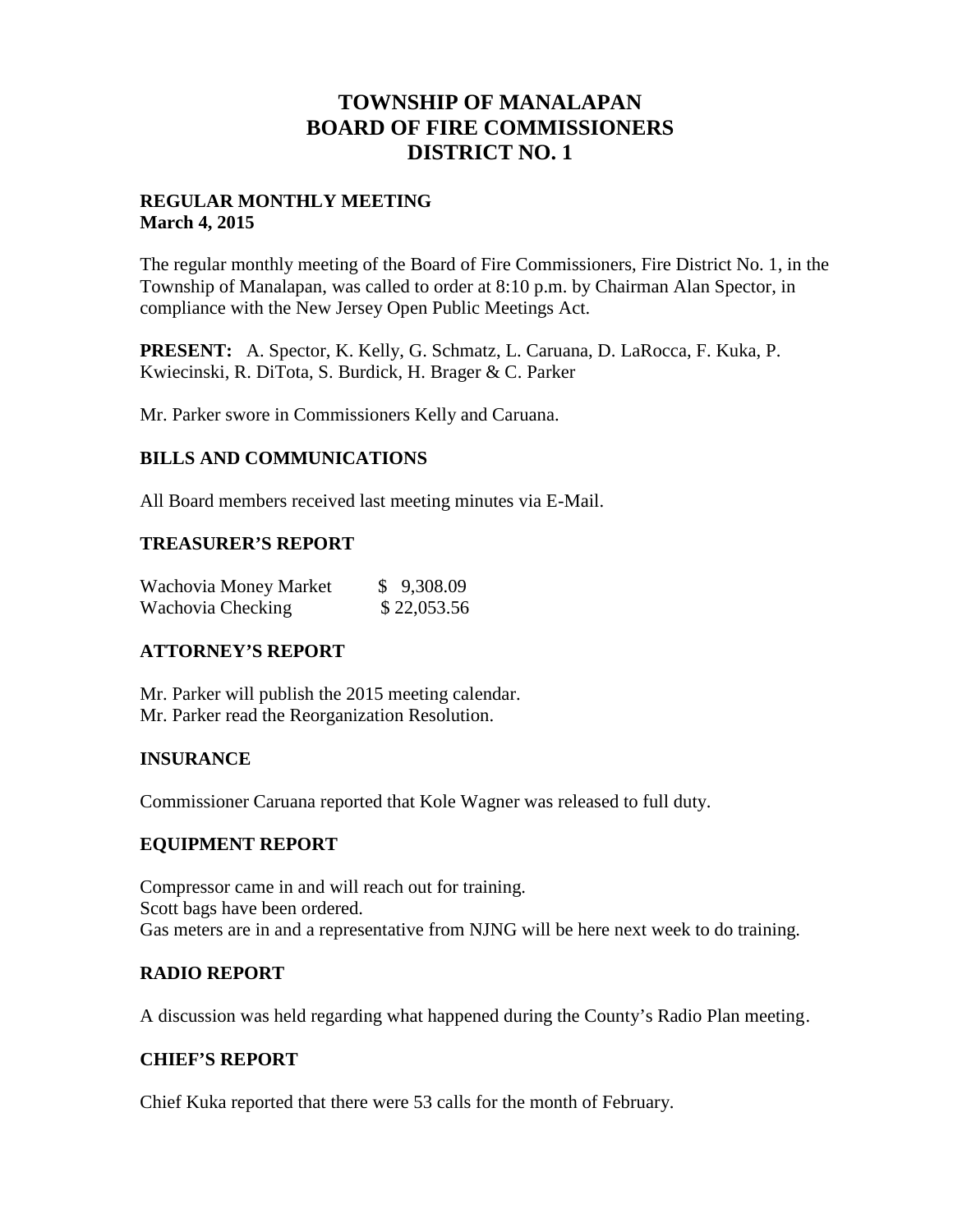## **TRUCK REPORT**

26-1-77 – foam system was repaired.

#### **ASSOCIATION REPORT**

Steve Burdick reported that Tom has received a warning message on the server for the swipe cards.

### **TRUSTEES' REPORT**

No report.

#### **OLD BUSINESS**

See attached.

#### **NEW BUSINESS**

Commissioner Schmatz made a motion to pay all vouchers; this was seconded by Commissioner LaRocca. All voted aye.

Commissioner Schmatz made a motion not to exceed \$900 to purchase 2 blades for the K12 saws from WL Construction; this was seconded by Commissioner LaRocca. All voted aye.

Commissioner Schmatz made a motion not to exceed \$1,000 to purchase face masks straps from Nat Alexander; this was seconded by Commissioner Kelly. All voted aye.

Meeting opened to the public at 9:00 P.M.

Gary Weiss inquired about the LOSAP Cost of Living increase; Commissioner Caruana to look into this.

A motion was made by Commissioner Schmatz to adjourn; it was seconded by Commissioner Kelly and all voted aye.

Meeting adjourned at 9:05 P.M.

Respectfully submitted, Kenneth Kelly, Clerk